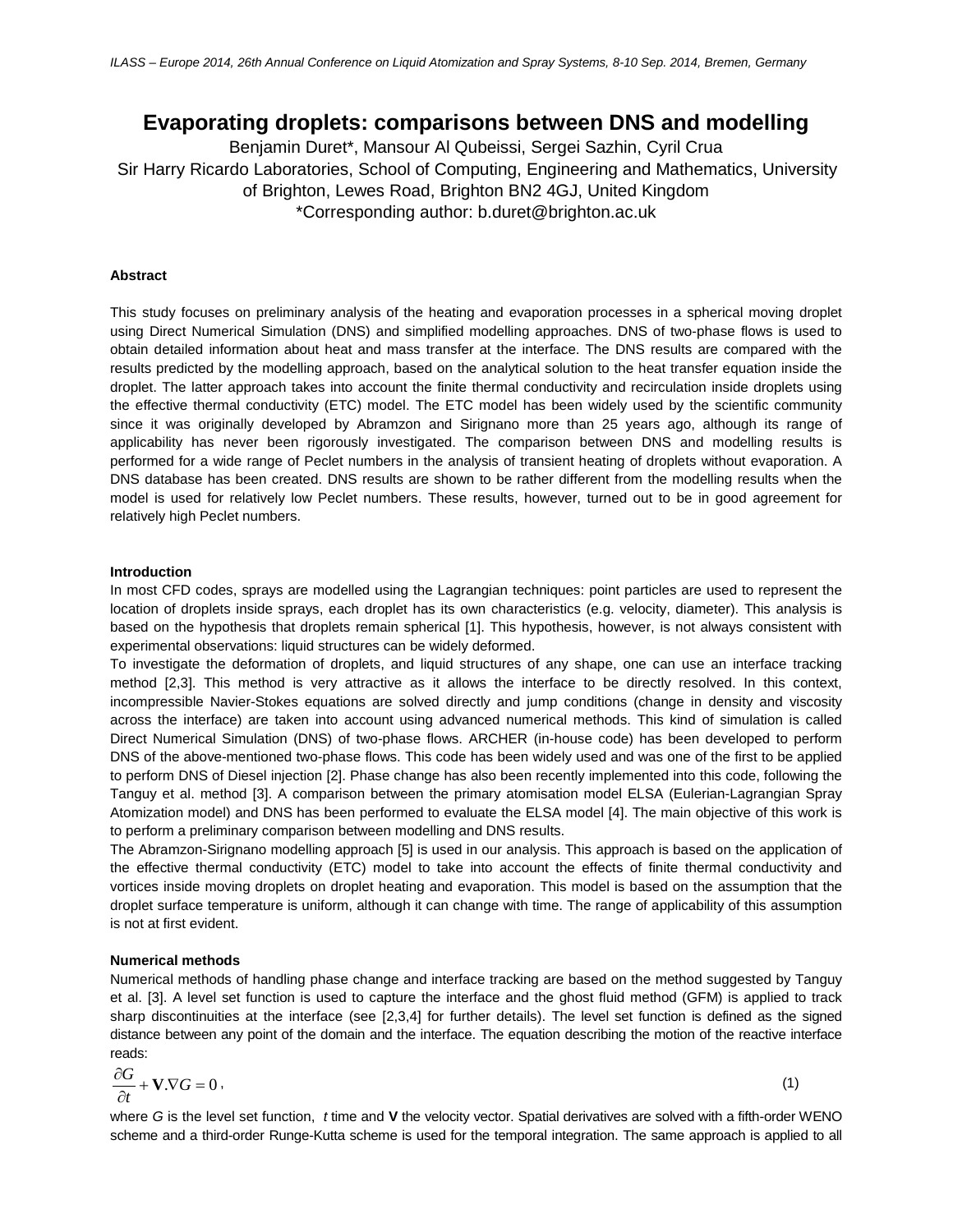equations presented in this section, except for the diffusion terms, the analysis of which is based on a second-order central finite difference scheme.

The level set method is coupled with a projection method to carry out the direct numerical simulation of the incompressible Navier Stokes equation:

$$
\frac{\partial V}{\partial t} + (V.\nabla)V = -\frac{\nabla p}{\rho} + \frac{1}{\rho}\nabla.(2\mu D) + f + \frac{1}{\rho}\sigma\kappa\delta(G)n \quad , \tag{2}
$$

where p is the fluid pressure, *ρ* density, **f** external forces (e.g. gravity), *μ* dynamic viscosity, and **D** viscous deformation tensor. At the interface, the surface tension force is taken into account using the Dirac function *δ(G): σ* surface tension, **n** normal unit vector, *κ* curvature computed from the level set function G.

To take into account heat and mass transfer, additional equations such as energy and species equations need to be solved. Assuming that the flow is incompressible, the following set of equations has been implemented into the code:

$$
\frac{\partial h_s}{\partial t} + \mathbf{V} . \nabla h_s = \frac{1}{\rho} \nabla . (\lambda \nabla T)
$$
\n
$$
\frac{\partial Y_v}{\partial t} + \mathbf{V} . \nabla Y_v = \nabla . (D_m \nabla Y_v),
$$
\n(4)

where  $\lambda$  is thermal conductivity,  $h_s$  is sensible enthalpy,  $D_m$  is the diffusion coefficient and  $Y_v$  the vapour mass fraction. Fluid properties ( $c_p$ ,  $ρ$ ,  $λ$  and  $D_m$ ) are not affected by temperature, but are discontinuous across the interface. To the best of the authors' knowledge there are no evaporating two-phase flow DNS studies in the literature which take into account the temperature dependence of physical properties such as density and viscosity. Taking this dependence into account would increase the overall complexity of the analysis and would require considerable modification of the numerical method.

Firstly, we restrict our study to the heating of droplets; phase change is not considered. In this case, species equations are not solved and the energy jump condition simplifies to:

$$
[\lambda \nabla T \cdot \mathbf{n}] = 0 \tag{5}
$$

The ghost fluid method is used to take into account this jump condition. Sensible enthalpy is discontinuous across the interface. As mentioned by Tanguy et al. [3], Aslam extrapolation [6] can be used to estimate spatial derivatives for discontinuous variables. The same technique is applied for the enthalpy.

Since we ignore phase change and Stefan flow, velocities remain continuous at the interface and a standard projection method can be used for their estimation.

Validation of the numerical method (including evaporating liquid-gas flows) has been the subject of previous studies [7,8], and will not be discussed in this work.

Our method could be used to study evaporating deformed droplets. Keeping in mind, however, that DNS of evaporative two-phase flows is at least twice as CPU expensive as that of the two-phase flows without evaporation, we ignored the latter process for the time being.

# **Modelling**

∂*t* 

The analysis of droplet heating, taking into account finite thermal conductivity inside droplets and recirculation within them is based on the following equation for the temperature [1,9]:

$$
\frac{\partial T}{\partial t} = \frac{\lambda_{\text{eff}}}{\rho_l c_{pl}} \left( \frac{\partial^2 T}{\partial R^2} + \frac{2}{R} \frac{\partial T}{\partial R} \right) + P(R),\tag{6}
$$

where  $\lambda_{eff}$  is the effective thermal conductivity (ETC) defined as  $\lambda_{eff}=\lambda_l\chi$ ,  $\chi$  is the correction factor to take into account the effect of recirculation inside droplets; it varies from about 1 (at droplet Peclet number <10) to 2.72 (at droplet Peclet number >500) [5], P(R) takes into account droplet heating by external thermal radiation (ignored in our analysis), R is the distance from the centre of the droplet.

The solution to Equation (6), subject to conventional boundary and initial conditions for  $h=$ const, can be presented as  $[1, 9]$ :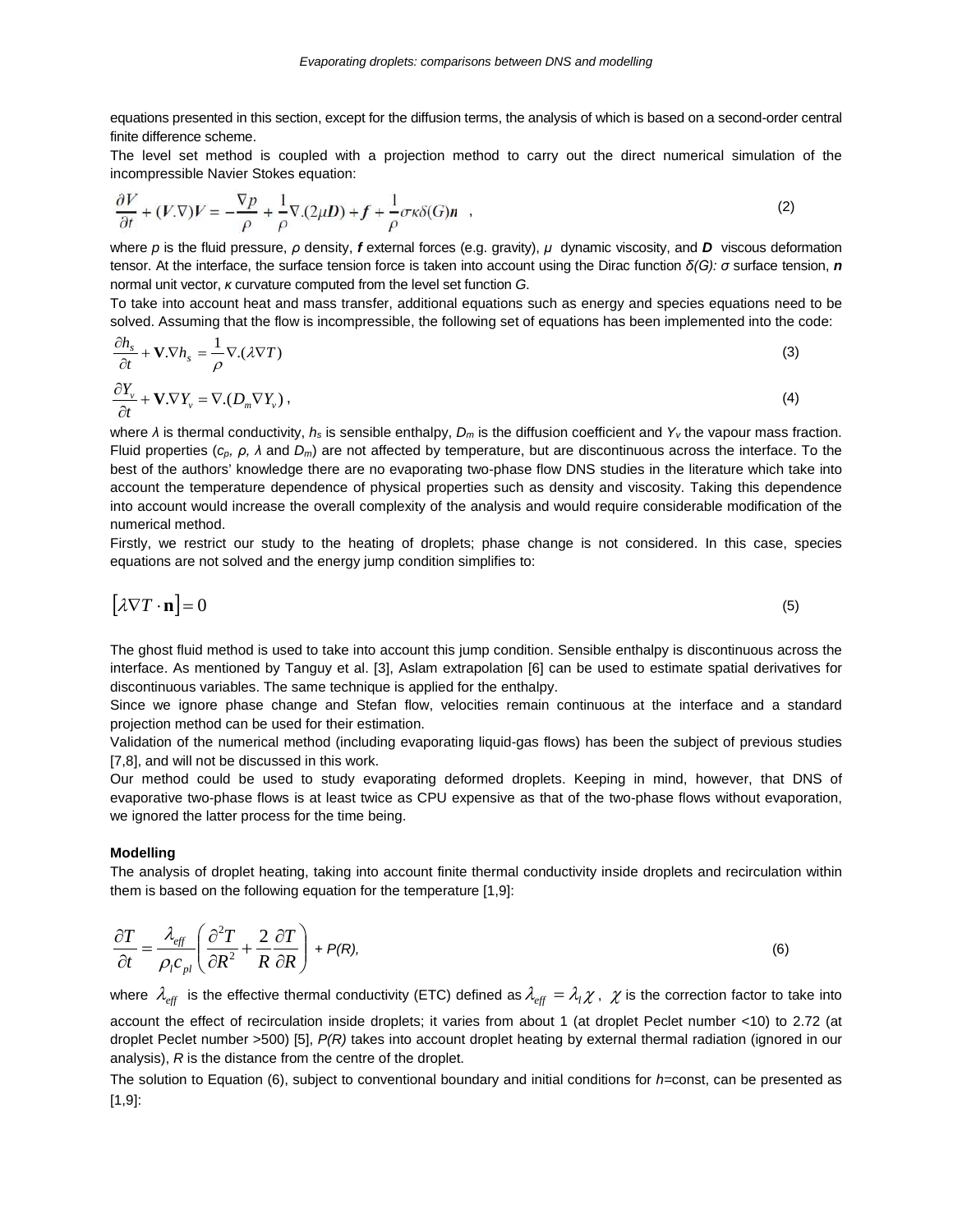$$
T = T_{\text{eff}} + \frac{R_d}{R} \sum_{n=1}^{\infty} \left\{ \left[ q_n - \frac{\sin \lambda_n \mu_0(0)}{\lambda_n^2 ||V_n||^2} \right] \exp(-\kappa_0 \lambda_n^2 t) - \frac{\sin \lambda_n}{\lambda_n^2 ||V_n||^2} \int_0^1 \frac{d\mu_0(\tau)}{d\tau} \exp[-\kappa_0 \lambda_n^2(t-\tau)] d\tau \right\} \sin\left(\frac{\lambda_n R}{R_d}\right) + \frac{R_d}{R} \sum_{n=1}^{\infty} \frac{p_n}{\kappa_0 \lambda_n^2} \left[ 1 - \exp(-\kappa_0 \lambda_n^2 t) \right] \sin\left(\frac{\lambda_n R}{R_d}\right), \tag{7}
$$

where

*l*  $_{eff}$   $\vee$   $\vee$   $\vee$   $\vee$ *k*  $\mu_{0} = \frac{hT_{\textit{eff}}\left(t\right)R_{d}}{k}$  ,  $q_{n} = \frac{1}{\mid\mid V \mid \mid^{2}}\int$ 1 0  $\frac{1}{2}$   $TV_n(R)d(R/R_d)$  $||V_{n}||$ 1  $n^{(H)}$   $\mu^{(H)}$ *n*  $q_n = \frac{1}{\|V_n\|^2} \int_0^T \overline{IV}_n(R) d(R/R_d)$ ,  $T_{d0}$  is the droplet initial temperature distribution,  $T = RT_{d0}(R)/R_d$  , *κ<sub>0</sub>* = *kl*/(cρ/R $_d^2$ ),  $\lambda_n$  are solutions to the equation:

$$
\lambda_n \cos \lambda_n + h_0 \sin \lambda_n = 0,
$$
  
\n
$$
h_0 = \frac{hr_d}{k_l} - 1, ||V_n||^2 = 0.5(1 - \sin 2\lambda_n / 2\lambda_n),
$$
  
\n
$$
V_n = \sin(\lambda_n R / R_d),
$$

$$
p_n = \frac{1}{\|V_n\|^2} \int_0^1 \frac{RP(t, R)}{R_d} \Bigg| V_n(R) d(R/R_d).
$$

The value of h was estimated based on the Nusselt number. When estimating the latter, the following correlation was used [1,9]:

$$
Nu = 2\frac{ln(1 + B_T)}{B_T} (1 + [(1 + Re_d Pr_d)^{1/3} max[1, Re_d^{0.077}] - 1]/[2F(B_T)]],
$$
\n(8)

where  $B_{\tau}$  is the Spalding heat transfer number,  $\text{Re}_{d}$  and  $\text{Pr}_{d}$  are Reynolds (based on droplet diameter) and Prandtl numbers respectively,

$$
F_T = (1 + B_T)^{0.7} \frac{\ln(1 + B_T)}{B_T} \,. \tag{9}
$$

Solution (7) was implemented into the numerical code, taking into account the changes of gas temperature at each time step. The distribution of temperature inside the droplet at the beginning of the time step was used as the initial condition for Solution (7). This solution was used as the initial condition for the following time step.

## **Configuration**

The solution was carried out in a three dimensional rectangular domain (128x128x512 mesh) with free boundaries everywhere. The heating of a single mono-component n-dodecane droplet is studied for a certain range of Peclet numbers corresponding to velocity range 0.1 m/s – 1 m/s.

The droplet initial temperature is 350 K and the ambient gas temperature is fixed at 800 K. Ambient pressure is 30 bar. The droplet initial diameter is 100 µm. Velocities and dimensionless parameters used in the analysis are presented in Table 1. The same physical properties are used in DNS and modelling. The simulation is stopped when the droplet reaches the region close to the end of the domain.

In the DNS case, the droplet decelerates due to shear stress between gas and liquid. Hence, at the final time step velocities are decreased by 15-25% depending on the case studied. This leads to a corresponding decrease in the values of Reynolds and Peclet numbers. In the modelling approach, this decrease in  $U_d$  was ignored at this stage.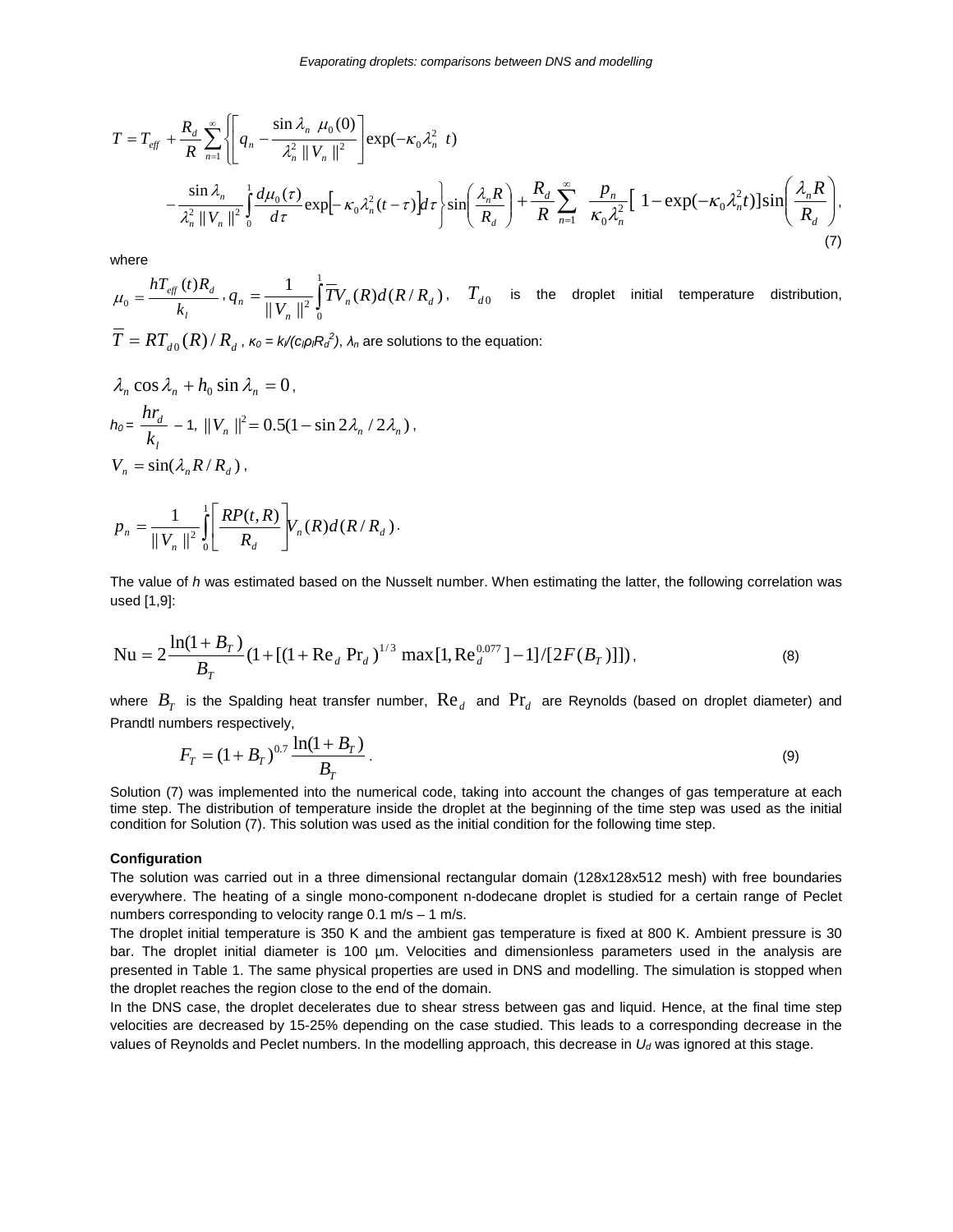|  | $U_d$ | Re <sub>d</sub> | Pe <sub>d</sub> | $Pr_{d}$ |
|--|-------|-----------------|-----------------|----------|
|  | 0.1   | 11.5            | 143             |          |
|  | 0.2   | 23              | 286             |          |
|  | 0.4   | 46              | 572             | 12.51    |
|  | 0.6   | 68.5            | 857.5           |          |
|  |       | 106.5           | 1332            |          |

**Table 1.** Velocities and dimensionless parameters used in this study.

## **Results and Discussion**

DNS results for three velocities are shown on Figures 1 and 2 for the regions outside and inside the droplet. The influence of the droplet velocity can be clearly seen in both Figures. As follows from Figure 1, the temperature plume is greater when the velocity is higher. The temperature gradient in front of the droplet is high whereas that behind the droplet is low.

As to the temperature gradient inside the liquid phase (see Figure 2), it can be seen that vortex structures do not have enough time to develop during the simulation process. The quasi-steady state has not been reached in the cases studied at the present stage. We have noticed that this stage is difficult to reach, mainly due to the computational cost required. At the same time, most models used in engineering applications are based on the quasi-steady state assumption and do not describe the transient heating properly.

DNS can predict the mean droplet surface temperature  $T_s$ , and average liquid temperature  $T_{avg}$ . The temporal evolution of these two temperatures is shown in Figures 3 and 4. As expected, both these temperatures increase with time. For low velocities, the surface temperatures increase more slowly than for high velocities, in agreement with the prediction of Equation (8).

As one can see from these figures, the higher the velocity, the higher the surface temperature, as expected. However, for the 1 m/s case, at the end of the simulation the surface temperature appears to be less than the one obtained at 0.6 m/s. This behaviour can be attributed to the fact that the increase in the surface temperature for fast moving droplets reduced the amount of heat spent on droplet heating (the difference between gas and droplet surface temperatures decreases). Similarly to the surface temperature, liquid average temperature increases faster for high velocity cases than for low velocity cases. In contrast to the surface temperatures, liquid average temperatures do not have a tendency to merge for different velocities at the end of the simulation.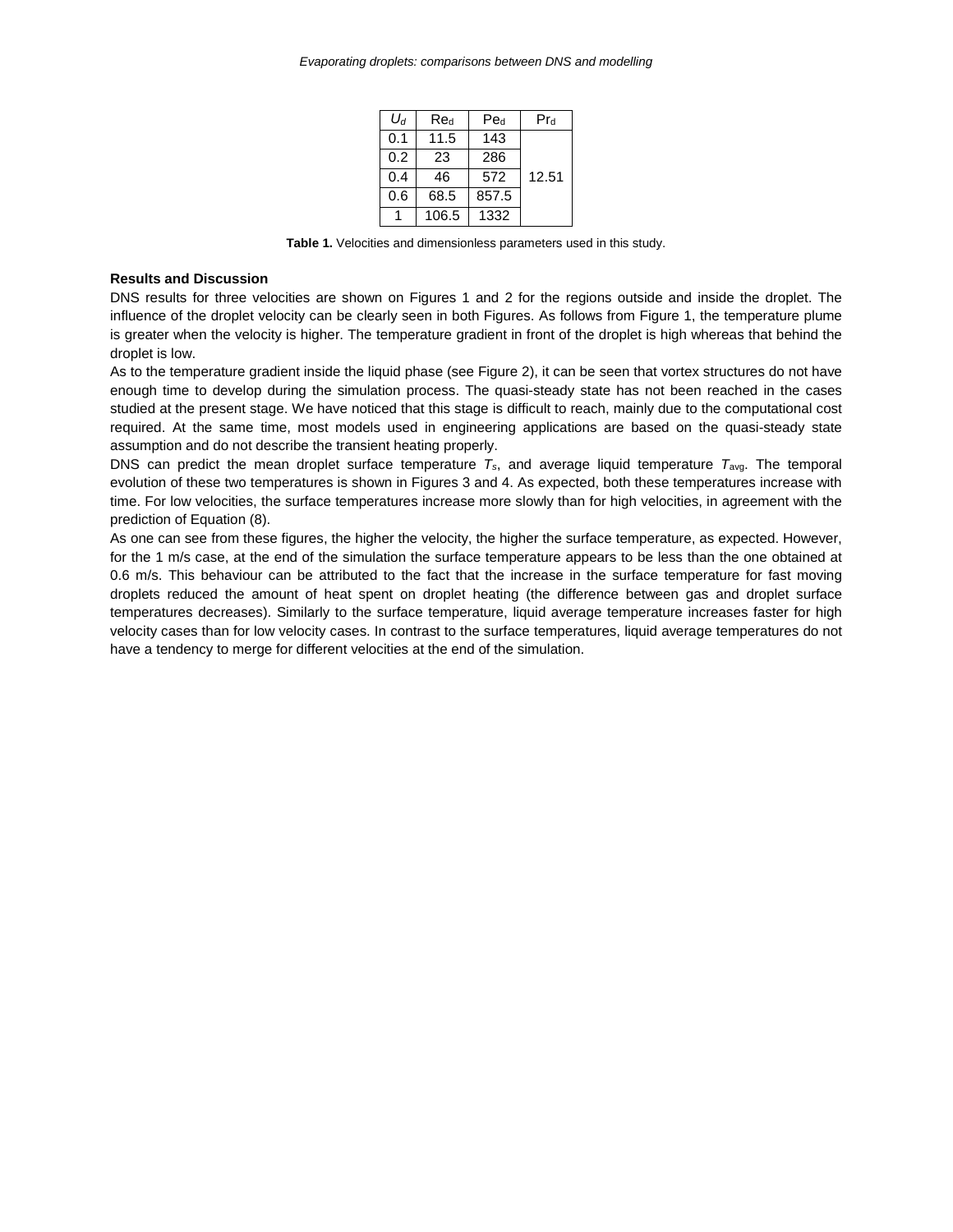

**Figure 1.** 2D visualization of the temperature distribution around the droplet at the final stage of the simulation. From left to right:  $U_d$ =0.4 m/s, 0.6 m/s and 1 m/s.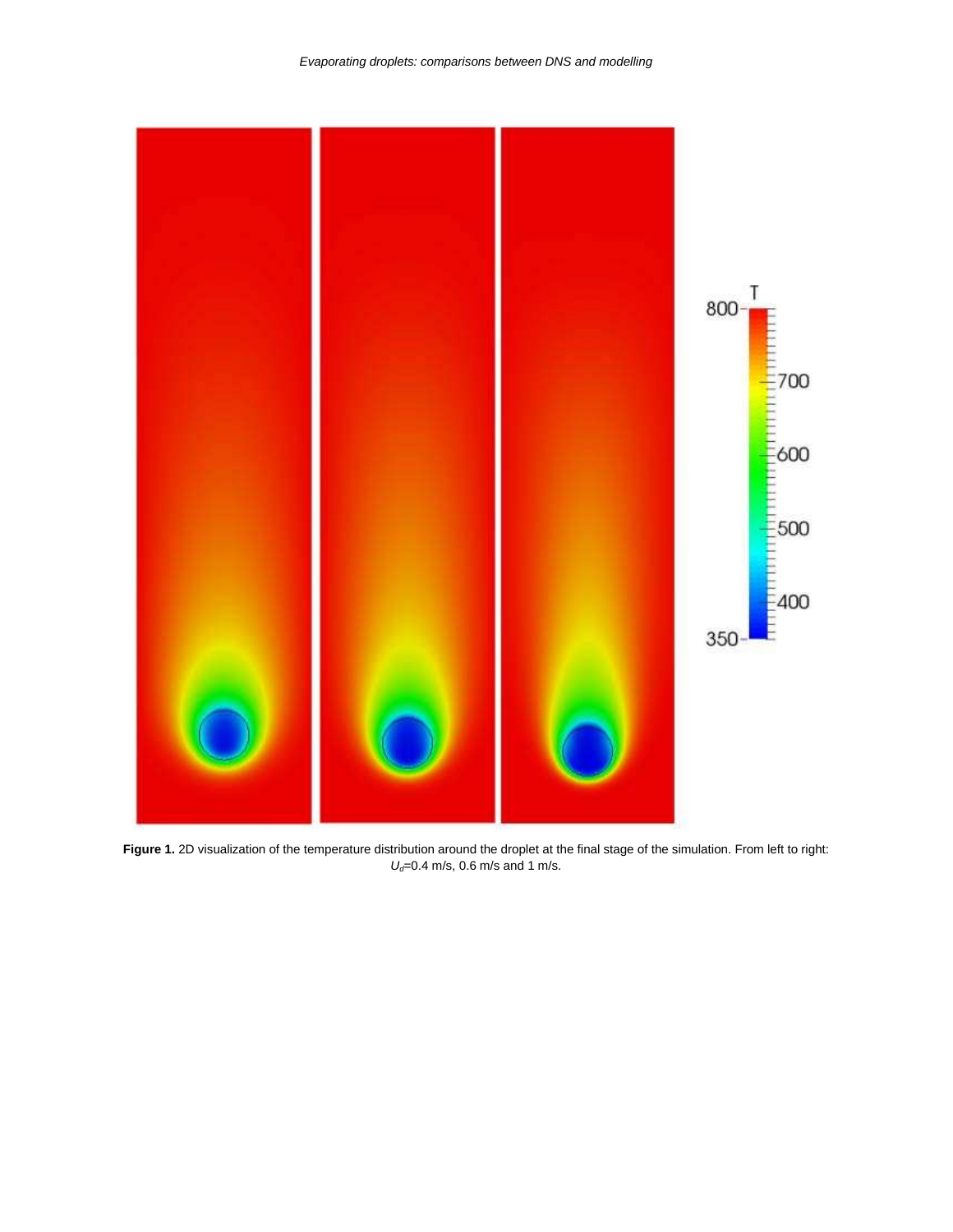

Figure 2. 2D visualization of the temperature distribution inside the droplet for U<sub>d</sub>=0.4 m/s, 0.6 and 1 m/s (from top to bottom) at the end of the simulation.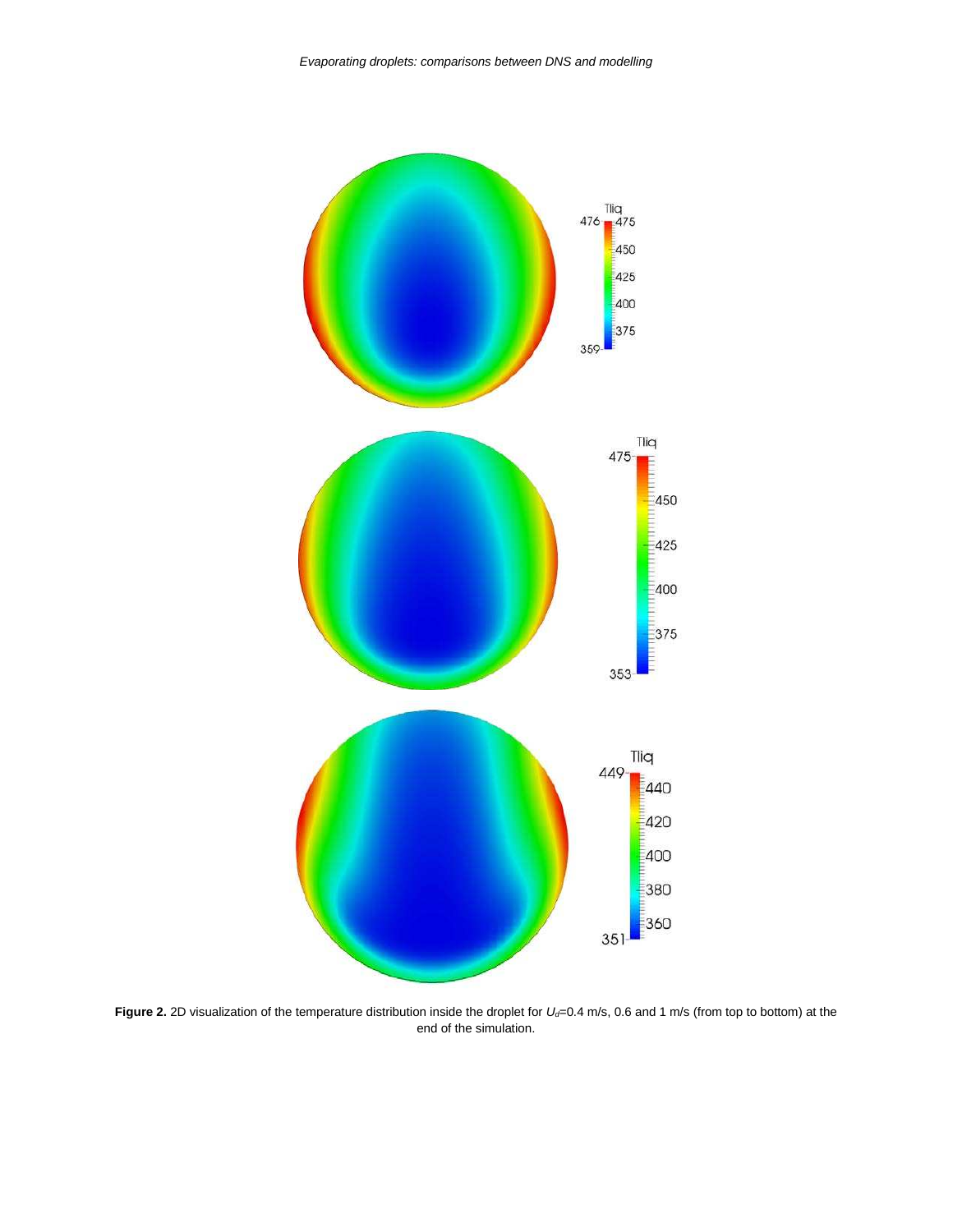

Figure 3. Temporal evolution of the averaged surface droplet temperature. Solid: 1 m/s, dotted: 0.1 m/s, □: 0.2 m/s, ○: 0.4 m/s, and 0 :0.6 m/s.



Figure 4. Temporal evolution of the average droplet temperature. Solid: 1 m/s, dotted: 0.1 m/s, □: 0.2 m/s, ○: 0.4 m/s, and 0: 0.6 m/s.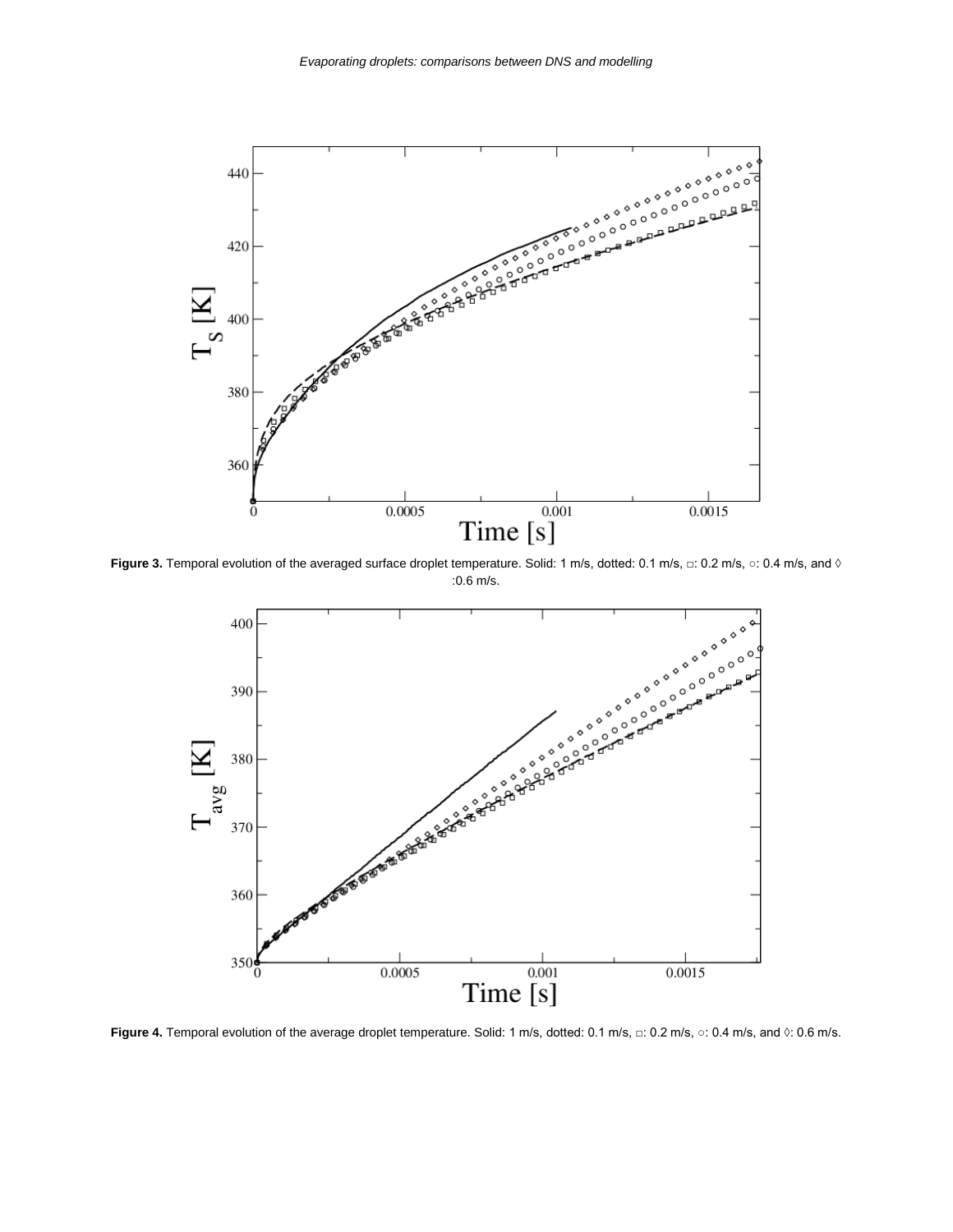

**Figure 5.** Temporal evolution of the averaged surface droplet temperature for 0.1 ms, 0.2 m/s, 0.4 m/s, 0.6 m/s and 1 m/s (from left to right, and top to bottom). Solid: DNS results, dashed: modelling results using  $\lambda_{e\!f\!f}$  , dashed-dotted: modelling results using  $\lambda_{\!f}$  .

The results of comparison between DNS and the modelling approaches are presented in Figure 5 for velocities 0.1 m/s to 1 m/s assuming that liquid thermal conductivities are equal to  $\lambda_{eff}$  (the effect of recirculation is taken into account) and  $\lambda_l$  (the effect of recirculation is ignored). As one can see from Figure 5, for low initial velocity cases the predictions of the model based on  $\lambda_{\text{eff}}$  are visibly different from the predictions of the DNS. However, when the initial velocity is increased, modelling results almost perfectly match the DNS curve. For low velocity cases, the use of  $\lambda_l$